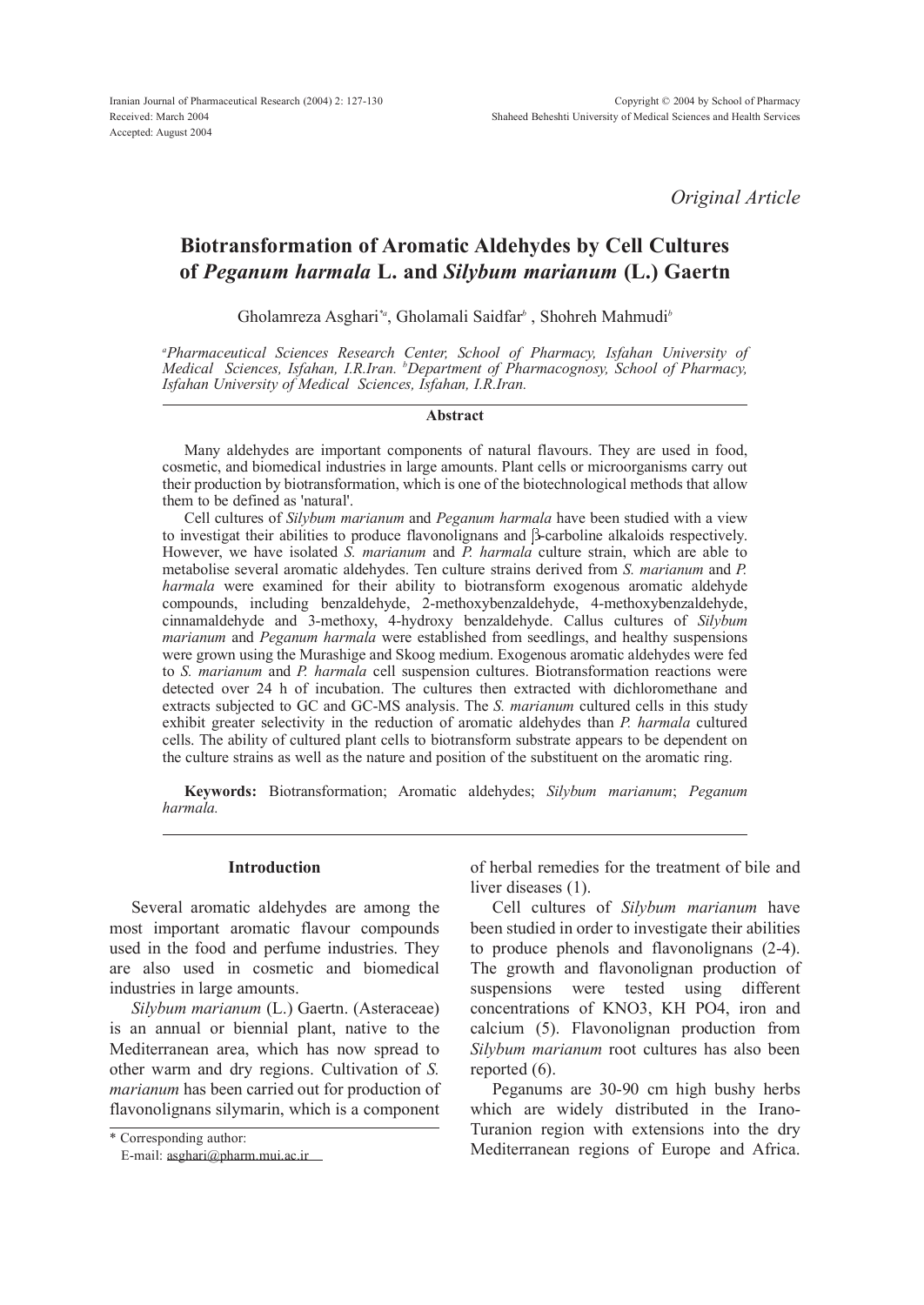The seeds and roots of *Peganum harmala* L. (Zygophyllaceae) contain alkaloids such as harmine, harmaline, harmol, and harmalol (7). The seed extract has antispasmodic, antihistaminic (8), and vasorelaxant effects (9).

Cell cultures of *Peganum harmala* L. have been widely studied with a view to investigate their abilities to produce amines and  $\beta$ -carboline alkaloids (10, 11).

Biotransformations are increasingly being used in the manufacture of specific chemicals, especially flavours and fragrances (12). Several reports on biotransformation of aromatic aldehydes as precursors for the production of aromatic alcohols, using plant cells and microalgae, have been published in the literature (13, 14). So far, there is no report on using *S. marianum* cultures in biotransformation studies for the production of aromatic aldehydes.

### Experimental

## *Cell cultures.*

Seeds of *Silybum marianum* and *Peganum harmala* were surface sterilized in 30% *w/v* hydrogen peroxide containing 1% Tween 80 for 2 min, then germinated on wet filter paper in Petri dishes in the dark at 25 C. The cotyledons were then transferred onto the Murashige and Skoog media containing 5 ppm ascorbic acid, 2 ppm 2,4-dichlorophenoxyacetic acid and 0.1 ppm kinetin (15). Calli were maintained by subculturing every 4 weeks, and suspension cultures were formed by agitation 5 g callus to liquid medium until a suspension of free cells was formed. The suspensions were then placed on a rotary shaker running at 100 rpm, and maintained by subsequent subculturing, using a dilution of 1 to 2, into new fresh liquid media.

The callus and suspensions were maintained in a 12 h light / dark cycle at 27°C and subcultured every 4 weeks. Suspension cultures grown over more than six generations were used for substrate feeding and bioconversion studies.

*Substrate feeding and product extraction.* The compounds chosen for study were a series of aromatic aldehydes including the parent aldehyde benzaldehyde, the 2-<br>methoxybenzaldehyde 4methoxybenzaldehyde, 4methoxybenzaldehyde, cinnamaldehyde and 3 methoxy,4-hydroxybenzaldehydes (vanillin).

The substrates were obtained from Sigma. Chemical purity (greater than 98%) was determined by capillary gas chromatography (GC). Substrates were dissolved in a watermiscible solvent (ethanol 70%), which resulted in good mixing of the substrate upon addition to the aqueous medium. The substrates were added to suspension cultures to make a final concentration of 100 ppm cell volume (50% p.v). Control readings were made without the addition of substrate to cultures and with addition of substrate to cell-free medium. The cultures were incubated under the conditions mentioned above. After the incubation period, the flask was swirled to ensure good mixing and two samples were removed with a 10-ml presterilized, glass-tipples pipette. A new pipette was used for each sample.

After 24 h both the cells and the media were extracted using dichloromethane, followed by centrifugation (1000 g for 5 min). The extract was reduced to a volume of 100 l under nitrogen, then 0.1 l was analyzed by gas liquid chromatography (GLC).

# *Analysis.*

Gas chromatography analysis was carried out on a Perkin-Elmer 8500 gas chromatograph with FID detector and a BP-1 capillary column (39 m x 0.25 mm; film thickness 0.25 m). The carrier gas was helium with a flow rate of 2 ml/min. The oven temperature for the first 4 min was kept at 60°C and then increased at a rate of 4°C /min until reached a temperature of 280°C. Injector and detector temperatures were set at 280°C.

Confirmation of peak identity was effected by co-chromatography with standards and GC-MS. The mass spectra were recorded on a Hewlett Packard 6890 MS detector coupled with Hewlett Packard 6890 gas chromatograph equipped with a HP-5MS capillary column (30 m x 0.25 mm; film thickness 0.25 m). The gas chromatography condition was as mentioned previously. Mass spectrometer condition was as follows: ionized potential 70 eV, source temperature 200 C (16, 17).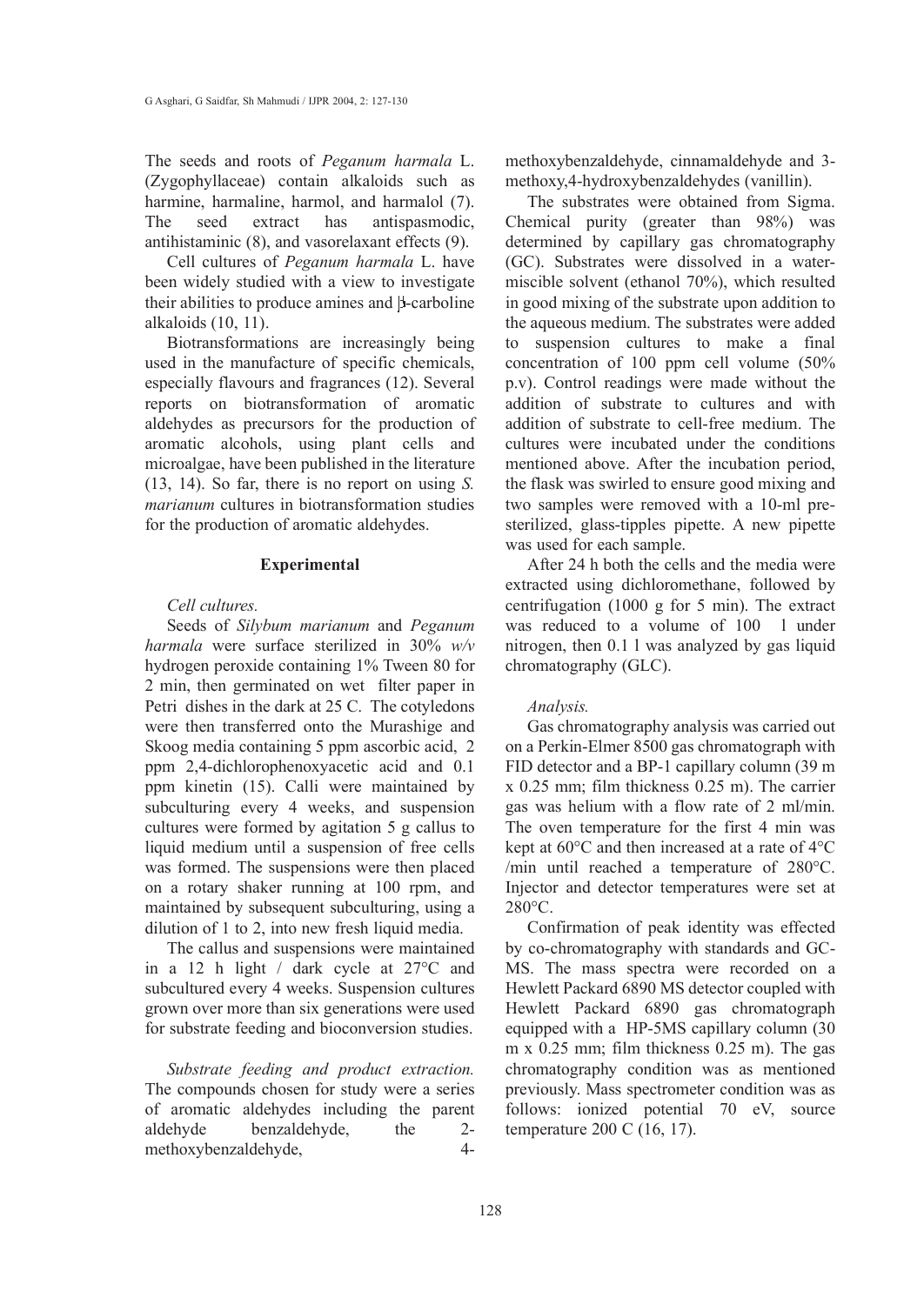

**Table 1.** Aromatic aldehydes biotransformation using P. harmala and S. marianum cell suspensions

### Results and Discussion

The biotransformation of aromatic aldehydes by *S. marianum* and *P. harmala* is summarised in Table 1. Using aromatic aldehydes the relationship between structure and biotransformation ability of the test cultured plant cells was studied.

Benzaldehyde was readily reduced to benzyl alcohol by both culture strains derived from different plant species. This transformation was completed within a 24 h period.

A selective reduction of methoxybenzaldehyde was catalysed by both culture strains. Only 4-methoxybenzaldehyde was transformed to its corresponding alcohol. In fact no conversion was observed after four days when 2-methoxybenzaldehyde was fed to both culture strains. The *S. marianum* reduced the 4-



Figure 1. Time course of the conversion of benzaldehyde and cinnamaldehyde by *P. harmala* cell suspension to their corresponding alcohols, showing duplicate results at each data point.

methoxybenzaldehyde as effectively (>95%) as the *P. harmala*. Almost a total biotransformation of 4-methoxybenzaldehyde occurred within the one day period. However, Lappin et al. demonstrated that suspension cultures of *Lavandula angustifolia* reduced monoterpenoid aldehydes to their corresponding primary alcohols, but octanal was not reduced (18).

Of the cultures under investigation, none exhibited the ability to biotransform 3 methoxy,4-hydroxybenzaldehyde. Compounds such as vanillin and ethylvanillin which have hydroxy groups at the ortho or para position were similarly reported to be difficult to transform or were not transformed at all by *Dunaliella tertiolecta* cultures (19). These results give further evidence regarding the importance of the nature of functional group in the substrate administered, and the structural moieties in the vicinity of the functional group.

The interesting point to note is that when cinnamaldehyde was added to both suspension cultures, a reduction was only observed in the cultured cells of *P. harmala*. The biotransformation of cinnamldehyde in *P. harmala* was more rapid than that of benzaldehyde (Figure 1). It was reported that *P. harmala* cultures had large capacities for biotransformation and great potentials for the selective structural modification on chiral molecule (20). No conversion detected when cinnamaldehyde was introduced into the